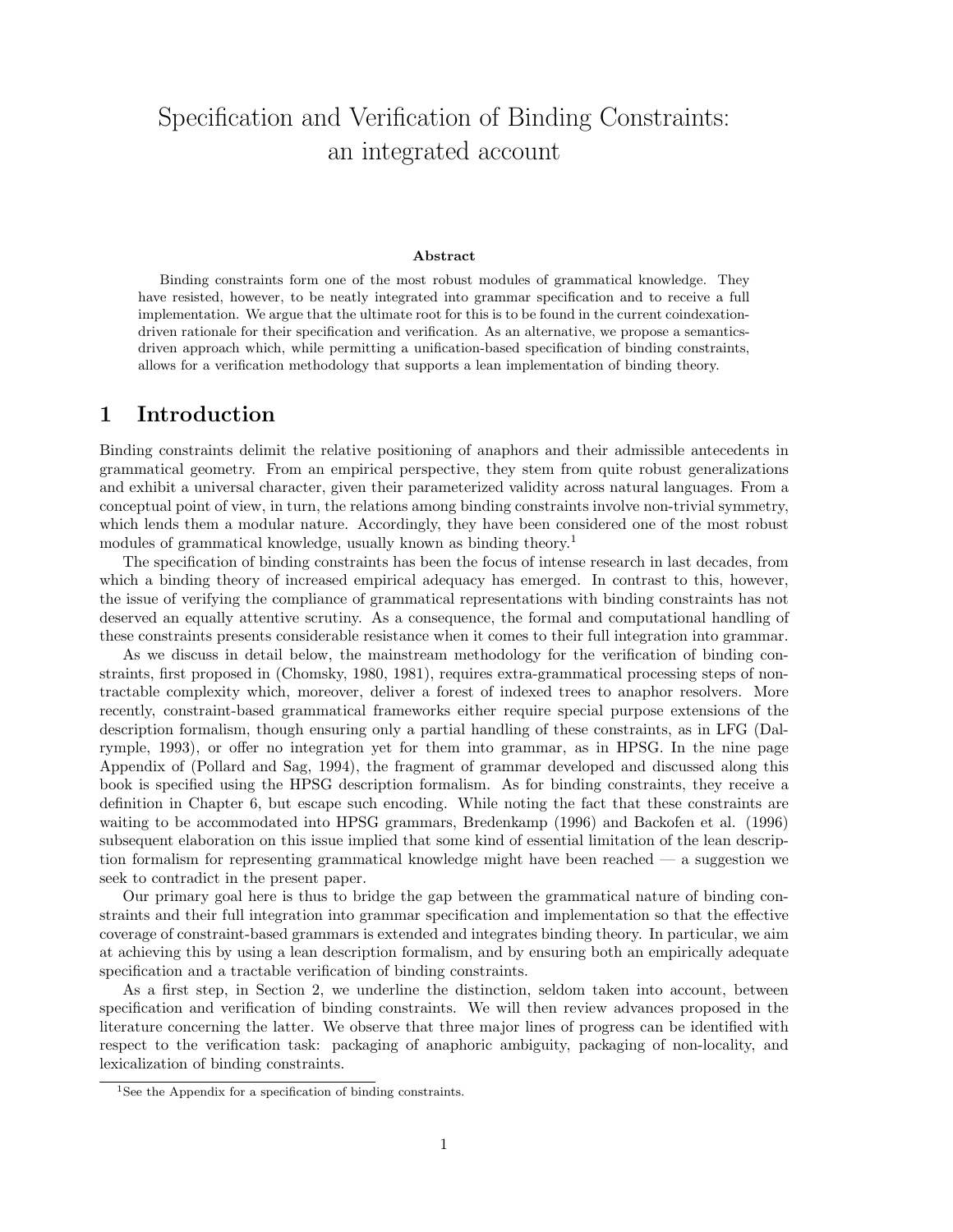Building on these contributions, in Section 3 we discuss their harmonization. We suggest that a more accurate comprehension of the nature of binding constraints is an important step towards this goal. On the basis of such revision, and adopting an underspecified representation of the semantics of anaphors, we introduce the rationale of a new, integrated account for the specification and verification of binding constraints.

In Section 4, in the light of this new methodology, we show how binding constraints are fully integrated into grammar. We provide a modular specification of binding theory in terms of the HPSG description formalism and discuss the basic requirements of its implementation in an implemented formalism such as ProFIT (Erbach, 1995).

## 2 The Coindexation-driven Paradigm

The specification of binding constraints have greatly evolved in the last decades, being one of the major research issues in theoretical linguistics. In contrast, the more practical issue of their verification has received a much less principled scrutiny, despite the fact that, also here, relevant problems remain to be studied. As a consequence, the device of coindexation for marking anaphoric links, and supporting the verification of their compliance with binding constraints, has remained quite stable. This device is at the heart of the mainstream approach for verifying these constraints and has been adopted in the different variants of this approach.

The first formulation of a verification procedure based on coindexation dates back to (Chomsky, 1980, 1981), which set the stage for subsequent research on this topic. The basics of this procedure can be outlined as follows:

- (1) After the grammatical parsing of a sentence with n NPs has been completed, for every parse tree t:
	- i. *indexation:* generate a new, annotated tree by assigning indices to the NPs in  $t$ ;
	- ii. filtering: store this annotated tree if the indexation of NPs respects binding constraints, otherwise delete it;
	- iii. iteration: repeat i.–ii. until all type-different assignments of n possibly different indices have been exhausted.

As noted as early as in (Correa, 1988), this approach is grossly inefficient, and later Fong (1990) showed that it is of non-tractable complexity. Moreover, this methodology implies the conceptual awkwardness of having a module of grammar, the set of binding constraints, that is not made operative during the grammatical processing, but as an extragrammatical add-on.<sup>2</sup>

On a par with these problems, this proposal disregards also any concern with interfacing grammar with systems for reference processing. The input for such systems will not be a grammatical representation to be refined vis-à-vis the preferences for anaphor resolution, but a forest of differently labeled trees that have to be internally searched and compared with each other by anaphor resolvers.

### 2.1 Packaging anaphoric ambiguity

A first proposal for improving the coindexation-driven methodology was due to Correa (1988). His effort was directed towards enhancing the integration of binding constraints into grammar and obtaining a practically tractable procedure.

Simplifying some details, the proposed algorithm can be outlined as follows:

- $(2)$  Let t be a constituency tree where every NP has a type-distinct index. Start from the top of  $t$  with two empty stacks, A and B, where indices will be collected, respectively local  $c$ commanding<sup>3</sup> indices and non-local c-commanding indices; when an  $NP_j$  is found:
	- i. copy: leave a copy of A (if  $NP<sub>j</sub>$  is a short-distance reflexive) or B (if it is a pronoun) at the  $NP<sub>j</sub>$  node;

<sup>2</sup>Correa (1988) observed that although the integration of binding constraints "into rules which may be used to derive structure that already satisfies the [constraints] is not a straightforward task"(p.123), that should be the path to follow, a point also strongly stressed in subsequent elaboration on this issue by Merlo (1993).

 $3C$ -command is a configurational version of the command relation where x c-commands y iff the first branching node that dominates  $x$  dominates  $y$  (Barker and Pullum, 1990).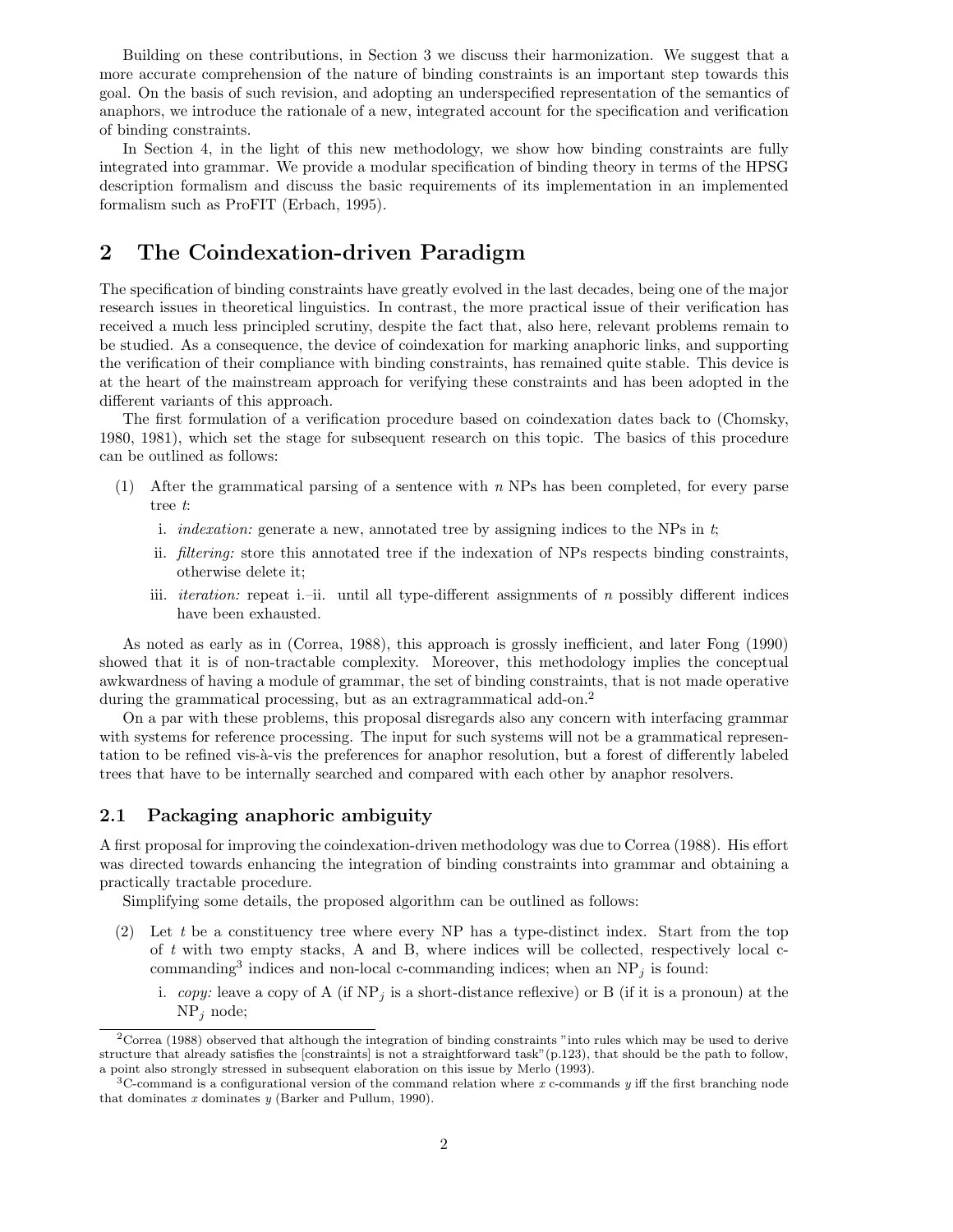- ii. assign: take the first index i of the stack copied into  $NP_i$  node, and annotate  $NP_i$  with j=i;
- iii. collect: add index j to A.

When a local domain border is crossed:

iv. *reset:* reset B to  $A \cup B$ .

This algorithm was given two different implementations, one by Correa (1988), the other by Ingria and Stallard (1989). Further elaboration by Giorgi, Pianesi, and Satta (1990), and Pianesi (1991), offered a variant of this algorithm in terms of formal language techniques, where the stack copied into pronouns contains the antecedent candidates excluded by principle B.

The "do-it-while-parsing" approach of Correa's implementation has the advantage of discarding a special-purpose postgrammatical module for binding. That implementation, however, turns out to be dependent on a top-down parsing strategy. On the other hand, Ingria and Stallard's implementation has the advantage of being independent of the parsing strategy adopted. This was done however at the cost of still requiring a special-purpose postgrammatical parsing module for binding.

Besides the issue of bringing binding theory into grammar, it is worth noticing that this evolution inside the coindexation-driven methodology presented other significant improvements. If one disregards step (ii) — a disguised recency preference mixed with binding constraints — and considers the result of verifying these constraints to be the assignment to an NP of the set of indices of its grammatically admissible antecedents, then it is possible to discard the proliferation of indexed trees as a way to express anaphoric ambiguity. Moreover, this packaging of anaphoric ambiguity provides for a neat interface with anaphor resolvers, whose preferences will then pick the most likely antecedent candidate from the relevant stack of indices.

These advances permit a verification procedure of tractable complexity ((Correa, 1988, p.127), (Giorgi, Pianesi, and Satta, 1990, p.5)). This results crucially from the move towards the lexicalization of the constraining effect of binding principles, a solution also adopted in subsequent proposals by other authors, as we will discuss below. The binding constraint of each anaphor is now enforced independently of how the surrounding anaphors happen to be resolved. This implies that there is no need to anticipate all the different resolutions for all the relevant anaphors with a process of exhaustive coindexation. It implies also that cases of undesired transitive anaphoricity are handled by other filters during the anaphor resolution process.<sup>4</sup>

These positive results on the side of the verification task seems however to be obtained at the cost of some negative consequences on the side of the specification and empirical adequacy. The algorithm above is acknowledged not to be able to cope with constraints involving non-local dependencies. Principle C is not accounted for, and the anaphoric potential of anaphors complying with Principle B is only partially accommodated. As stack B only contains indices of the non-local c-commanders not all indices except those of the local c-commanders — the constraining effect of Principle B is not correctly accounted for. Also backwards anaphora or cross-over cases are not handled (vd. (Correa, 1988, p.127), (Ingria and Stallard, 1989, p.268)).

### 2.2 Packaging non-locality

Other contributions to improve the coindexation-driven approach are due to Dalrymple (1993) and Johnson (1995). Instead of being directed to packaging ambiguity as the one above, they have in common being concerned with packaging non-locality.

#### 2.2.1 Replication of trees in nodes of trees

Johnson's algorithm is embodied in Prolog code. Abstracting away from details associated to that format, it gets the following outline:

 $4$ Consider sentence *John said that he shaved him*. Ignoring how other anaphors are resolved, in the light of binding constraint B, he can take John as its antecedent; likewise, him can take John as its antecedent. Nevertheless, if he actually ends up resolved against *John*, the latter cannot be the antecedent of him, and vice-versa. This specific resolution both of he and him blocks two anaphoric relations that would otherwise have been admissible. It induces a contingent violation of binding constraint B due to an accidental, transitive anaphoric relationship between he and him.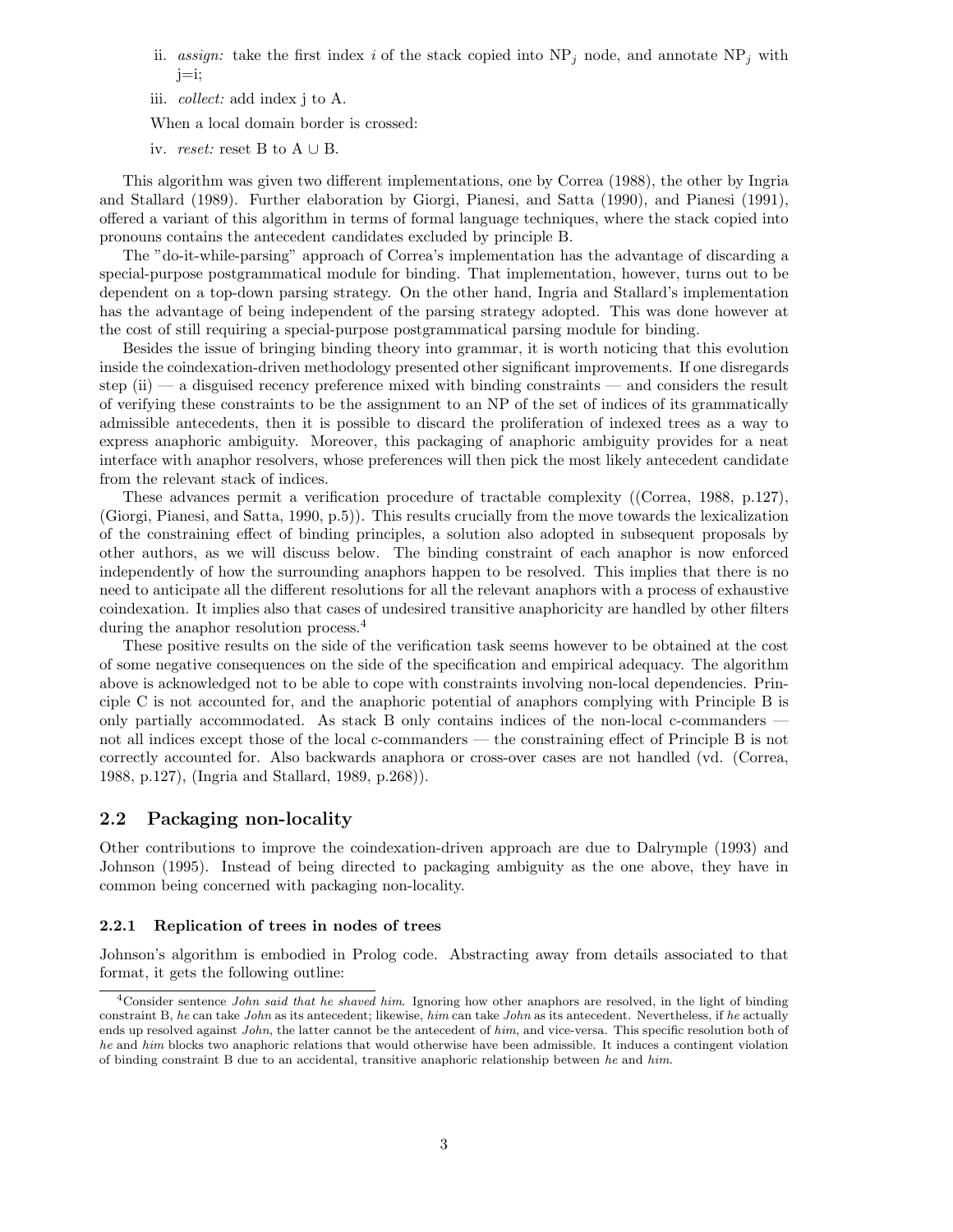- (3) Let t be a constituency tree where every NP has a type-distinct index. For every  $NP_i$  in t, traverse the tree from  $NP_i$  upwards until the top node is reached. When a locally c-commanding  $NP_i$  is found:
	- i. annotate  $NP_i$  with  $i=j$  if  $NP_i$  is a short-distance reflexive,
	- ii. annotate  $NP_i$  with  $i \neq j$  if  $NP_i$  is a non-reflexive;

When a non-locally c-commanding  $NP_j$  is found,

iii. annotate  $NP_i$  with  $i \neq j$  if  $NP_i$  is a non-pronoun.

Although this outline renders the algorithm in a bottom-up fashion, Johnson ingeniously developed an implementation of it that is independent of the parsing strategy by resorting to delaying mechanisms. Consequently, in spite of its postgrammatical flavor, that implementation does not require postgrammatical processing, thus bringing the task of binding constraints verification into grammar processing.

These results were obtained with some accessory devices: Each node in the tree is "conceptualized as a pair consisting of a tree and a vertex in that tree"(Johnson, 1995, p.62). Consequently, the whole tree where a given NP appears is locally accessible to be "walked up" since its replica is present at the pair (Category, Tree), which is the NP node itself.

This algorithm improves the coindexation methodology in terms of efficiency as it does not resort to exhaustive indexation. This is possible, however, at the cost of highly complicating the grammatical representation due to the replication of the whole tree at each one of its nodes.

Nevertheless, even avoiding exhaustive indexation, this approach does not fully get rid of the proliferation of trees and ensures a neat interface with reference processing. For a given reflexive with more than one admissible antecedent, each different antecedent candidate corresponds to a different coindexation and, consequently, to a different tree. That is what generally happens with long-distance reflexives, but it may happen also with short-distance ones, as in the example (4) below.

As to the interface with reference processing, problems arise with reflexives and non-reflexives, though of different nature. Reflexives, if ambiguous, give rise to proliferation of trees thus requiring comparison between trees in the subsequent process of anaphor resolution. As to non-reflexives, typically ambiguous, their analysis does not give rise to proliferation of trees, but does not capture their ambiguity either. This is so because they end up associated with negative information, i.e. information about what NPs cannot be their antecedents. The index of a pronoun is made unequal with the indices of its local c-commanders, it is not made equal with its grammatically admissible antecedents. The same holds for non-pronouns with respect to c-commanders. Consequently, in the case of non-reflexives, the task of determining the antecedent candidates that satisfy the relevant binding constraint is to a large extent still to be completed.

#### 2.2.2 Equations with regular expressions

The LFG account of binding, set forth in (Dalrymple, 1993), resorts to a different approach to generalize over the possible non-locality of anaphoric dependencies. It uses lexical inside-out equations, a specialpurpose extension of the LFG description formalism which may include regular expressions,<sup>5</sup> as in  $(6)$ below, where an example with a long-distance reflexive, the Chinese  $ziji$ , is presented:

- (4) John<sub>i</sub> introduced Bill<sub>j</sub> to himself<sub>i/j</sub>. himself:  $((\text{OBL}_{Goal} \uparrow) \text{ SUBJ})_{\sigma} = \uparrow_{\sigma} \vee ((\text{OBL}_{Goal} \uparrow) \text{ OBJ})_{\sigma} = \uparrow_{\sigma}$
- (5)  $*$  John introduced Bill<sub>i</sub> to him<sub>i</sub>.
	- him:  $((\text{OBL}_{Goal} \uparrow) \text{OBJ})_{\sigma} \neq \uparrow_{\sigma}$
- (6) Zhangsan<sub>i</sub> yiwei [Lisi<sub>j</sub> yiwei [...ziji<sub>i/j/...</sub>...]]. Zhangsan<sub>i</sub> thought [Lisi<sub>j</sub> thought [...him<sub>i/j/...</sub>...]]. ziji:  $((OBJ^{\ast} \uparrow) SUBJ)_{\sigma} = \uparrow_{\sigma}$

<sup>5</sup>Koenig (1999) introduces a device in HPSG description formalism for stating inside-out constraints. This suggestion helps to make an HPSG emulation of the LFG variant of the coindexation-driven approach for the verification of binding constraints.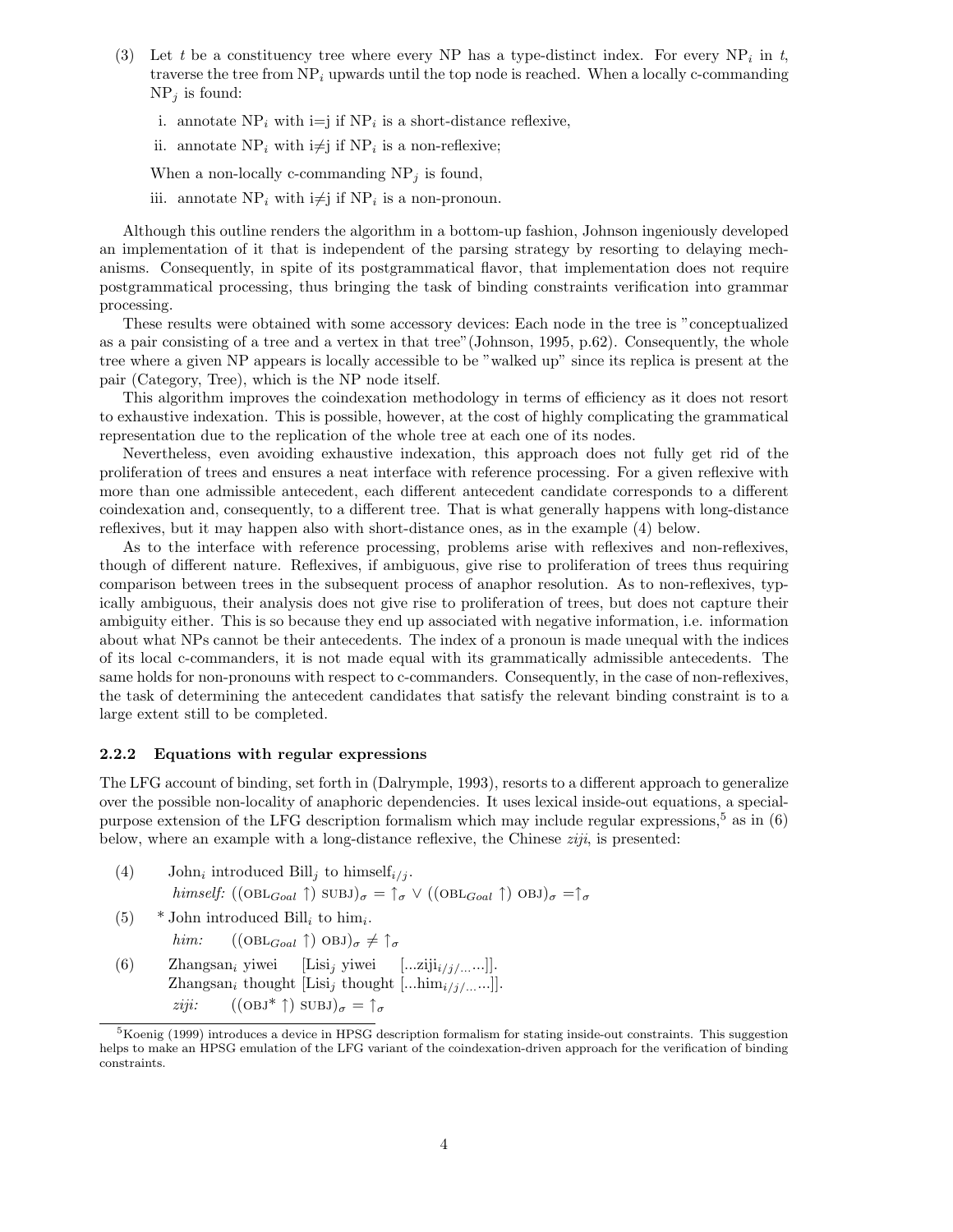The right-hand side of the equation stands for the semantic representation  $(\sigma)$  of the f-structure  $('')$  of the anaphor. The left hand side stands for the semantics of the antecedent: In (6) the longdistance reflexive is an Object in a f-structure where one of the possibly many upward Subjects is the antecedent.

Although initial skepticism about the tractability of these equations was dissipated by Kaplan and Maxwell (1988), the survey by Backofen et al. (1996) reports that no implemented LFG grammar was known to handle binding. To a significant extent this bears on the fact that several equations have to be defined for every anaphor. Each equation specifies concrete grammatical functions for the anaphor and its antecedent, but either the anaphors or the antecedents may occur with one of a range of several grammatical functions (see a minimal example in (4)). Besides, it is not defined how non-lexical NPs (e.g. anaphoric definite descriptions, ruled by Principle C) may be assigned the corresponding equation.

However these difficulties turn out to be solved, the LFG variant of the coindexation-driven approach presents the same sort of problems of Johnson's proposal.

The interfacing of grammar with reference processing is problematic as the proliferation of representations is not avoided. The ambiguous reflexives end up represented by several different grammatical representations. These representations correspond to the satisfaction of different equations for the same anaphor, involving different grammatical functions, as in (4), or result from the several existential interpretations of functional uncertainty in the case of long-distance reflexives, as in (6).

Likewise, the anaphoric capacity of pronouns and non-pronouns, typically ambiguous, is not represented. There is only one f-structure resulting from the universal interpretation of negative equations associated with these type of anaphors. No information about their possible antecedents complying with the relevant binding constraint is provided.

Finally, it is worth noting that the positive equations for reflexives do not require identity of indices of anaphorically related expressions, but instead impose identity of semantic representations. This incorrectly enforces any type of anaphora (bound, bridging, e-type, etc.) to the sole mode of coreference.

### 3 A Semantics-driven Paradigm

The contributions assessed above share a common point of departure with regards the verification algorithm first proposed by Chomsky (1980, 1981), thus solving some of its more significant drawbacks. The move towards the lexicalization of binding constraints represents an important shift in the verification strategy: Verifying binding constraints is not a matter of inspecting final grammatical representations, but instead a matter of some local operation triggered by information lexically associated with anaphors about their anaphoric class. This allowed to bring binding constraints verification into grammar processing, and permitted tractable verification procedures.

From the discussion in previous Section, it follows also that these contributions were only partially successful in overcoming other problems of the coindexation-driven methodology. Being partially successful, the contributions mentioned above, however, brought to the fore essential dimensions of binding that have to be concomitantly accounted for. Accordingly, an alternative methodology for binding constraints verification has to find a way to harmonize all these different aspects — lexicalization, anaphoric ambiguity packaging and non-local context packaging — while giving a suitable answer to the issues of a correct empirical coverage and a neat interfacing of grammar and anaphor resolution.

Against this background, a breakthrough depends, on our view, on changing some entrenched primitives underlying the conception of binding constraints. In previous Section we underlined the distinction between the issues of specification and verification of binding constraints, so that the latter could be isolated and better assessed. We argue now that further improvements on it depend on bridging back this distinction and possibly changing the way one understands the specification of binding constraints itself.

### 3.1 Patterns in the semantics of anaphors

Binding constraints have been basically viewed as well-formedness conditions, thus belonging to the realm of Syntax: "[they] capture the distribution of pronouns and reflexives" (Reinhart and Reuland, 1993, p.657). In line with (Gawron and Peters, 1990), however, we think these constraints should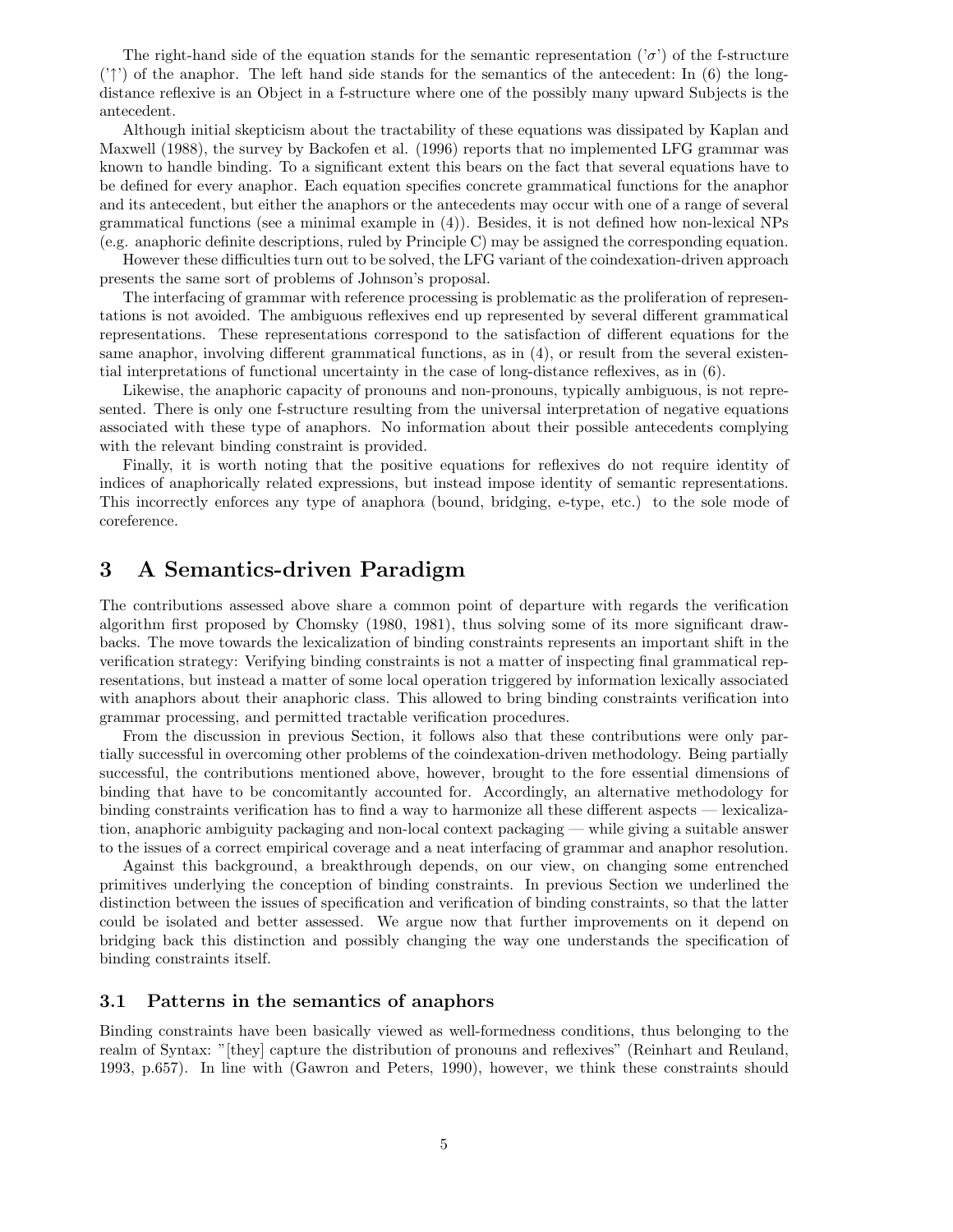rather be understood as conditions on semantic interpretation, given they delimit (non-local) aspects of meaning composition, rather than aspects of syntactic composition.

Note that, like other kind of constraints on semantic composition, binding constraints impose conditions on the interpretation of certain expressions — anaphors, in the present case — based on syntactic geometry. This cannot be seen, however, as implying that they express grammaticality requirements. By replacing, for instance, a pronoun by a reflexive in a sentence, we are not turning a grammatical construction into an ungrammatical one, even if we assign to the reflexive the antecedent adequately selected for the pronoun. In that case, we are just asking the hearer to try to assign to that sentence a meaning that it cannot express, in the same way as what would happen if we asked someone whether he could interpret *The red book is on the white table* as describing a situation where a white book is on a red table.

In the example above, given how they happen to be syntactically related, the semantic values of red and table cannot be composed in a way that their sentence could be used to describe a situation concerning a red table, rather than a white table. Likewise, if we take John thinks Peter shaved him, given how they happen to be syntactically related, the semantic values of Peter and him cannot be composed in a way that this sentence could be used to describe a situation where John thinks that Peter shaved himself, i.e. Peter, rather than a situation where John thinks that Peter shaved other people, e.g. Paul, Bill, etc., or John himself. The basic difference between these two cases is that, while in the first the composition of the semantic contributions of white and table (for the interpretation of their NP white table) is constrained by local syntactic geometry, in the latter the composition of the semantic contributions of John and him (for the interpretation of the NP him) is constrained by non-local syntactic geometry.

This discussion leads one to consider that, semantically, an anaphor should be specified in the lexicon as a function whose argument is a suitable representation of the context — providing a semantic representation of the NPs available in the discourse vicinity —, and delivers an update both of its anaphoric potential – which is instantiated as the set of its grammatically admissible antecedents – and of the context, against which other NPs are interpreted. Naturally, all in all, there will be four of such functions available to be lexically associated with anaphors, each corresponding to one of the different four classes of anaphors, in accordance with the four binding constraints A, B, C or Z.

#### 3.2 Binding nominals

This rationale is in line with the insights of (Johnson and Klein, 1990) concerning the processing of the semantics of nominals, and also the spirit (but by no means the letter) of the dynamic semantics framework (Chierchia, 1995). It provides a suitable ground for the harmonization of the different advances put forward in the literature concerning the integration of binding theory into grammar. It can also be the basis for an integrated account of the specification and verification of binding constraints.

Note that the updating of the context by an anaphoric nominal  $n \text{ may be seen as consisting simply}$ in the incrementing of a suitable representation of the former with a copy of the reference marker (Kamp and Reyle, 1993) of n.

The updating of the anaphoric potential of  $n$ , in turn, delivers a representation of the contextualized anaphoric capacity of n under the form of the list of reference markers of its grammatically admissible antecedents. This list results from the binding constraint, associated to  $n$ , being applied to the relevant representation of the context of n. This list of reference markers collects the antecedent candidates, and its elements will be submitted to other filters and preferences in the process of anaphor resolution so that one of them ends up being chosen as the antecedent.

The input context, in turn, is coded under the form of a set of three lists of reference markers, A, Z and  $U$ . A is the list with the reference markers of the local o-commanders of n ordered according to their relative grammatical obliqueness;  $\bf{Z}$  includes the o-commanders of  $n$ , possibly observing multiclausal obliqueness hierarchy; and U is the list of all reference markers in the discourse context, including those not linguistically introduced.

Given this setup, the role of binding constraints in circumscribing the anaphoric potential of nominals is explicitly acknowledged. The particular contextualized instantiation of that potential and the verification of binding constraints coincide and consist in a few simple steps. If the nominal  $n$  is a short-distance reflexive, its semantic representation is updated with  $\mathbf{A}^*$ , where  $\mathbf{A}^*$  contains the reference markers of the o-commanders of n in  $A$ . If n is a long-distance reflexive, its semantic representation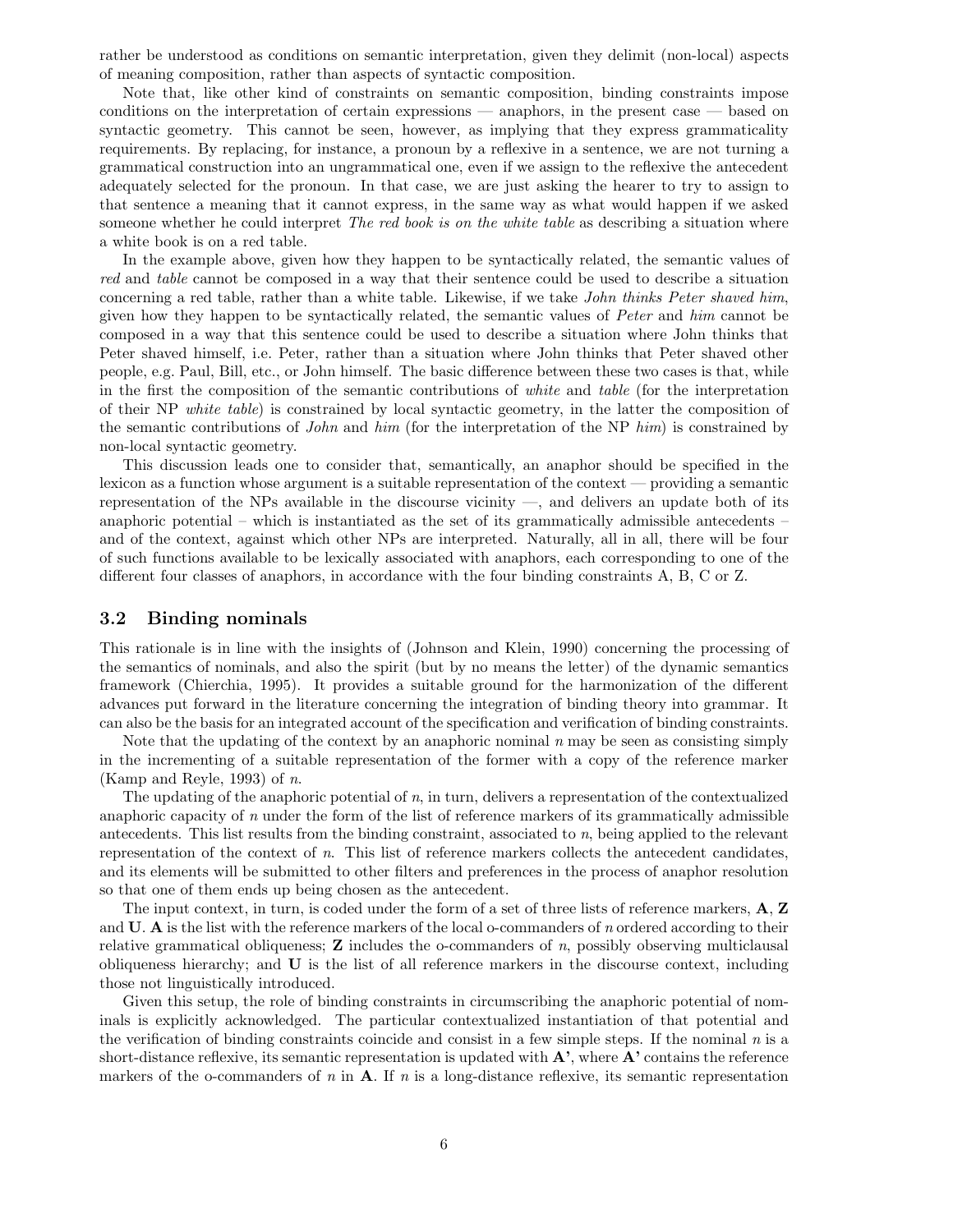includes Z', such that Z' contains the o-commanders of n in Z. If n is a pronoun,  $B=U\setminus (A'\cup [r$ mark<sub>n</sub>]) is encoded into its representation, where r-mark<sub>n</sub> is the reference marker of n. Finally if n is a non-pronoun, its updated semantics keeps a copy of  $\mathbb{C}=\mathbb{U}\setminus(\mathbb{Z}'\cup[\mathbb{r}\text{-mark}_n])$ .

It is easy to acknowledge that, while following an empirically grounded conception of binding constraints, this approach embodies, and harmonizes, the major contributions of previous proposals concerning the verification of these constraints. It builds on specific strategies for the packaging of anaphoric ambiguity (vz. list of reference markers) and non-local context (vz. set of lists of reference markers). Concomitantly, it supposes the lexicalization of binding constraints. Moreover, this is achieved avoiding the above reported problems related to the proliferation of grammatical representations and to the interfacing of grammar and reference processing, as well as the problems of ensuring a complete empirical coverage.

What remains to be discussed is whether, given this new format for the verification of binding constraints, their specification and integration into grammar can still be made with currently affordable formal and computational tools.

### 4 An HPSG Exercise

This new approach to binding constraints can receive an easy and principled integration into grammar. In what follows, we outline how the module of binding theory can be specified and handled in a constraint-based grammatical framework such as HPSG.

As a proposal for that integration, we designed an extension to the UDRT semantics component for HPSG of Frank and Reyle (1995). This component is encoded as the value of feature  $CONT(ENT)$ , which is now enhanced with feature  $ANAPH(ORA)$ . This new feature keeps information about the anaphoric potential of the corresponding nominal  $n$ : its subfeature  $\text{ANTEC}(\text{EDENTS})$  keeps record of how that potential is updated when the anaphor enters a grammatical construction; and its subfeature  $R(EFERENCE)$ -MARK(ER) indicates the reference marker of n, to be contributed to the context.

On a par with this extension, and still assuming (Pollard and Sag, 1994) feature geometry as a starting point, also the NONLOC value is extended with a new feature,  $BIND(ING)$ , with subfeatures list-a, list-z, and list-u. These lists provide a specification of the relevant context and correspond to the lists  $A$ ,  $Z$  and  $U$  above. Subfeature LIST-LU is a fourth, auxiliary list for encoding the contribution of local context to the global, non-local context.

The synsem value of a pronoun, for instance, can now be designed as follows:



Given this feature structure, the binding constraint associated to pronouns can be specified as the relational constraint *principleB*. This relational constraint returns list  $\bf{B}$  as the value of ANTEC. It is defined to take (in first argument) all markers in the discourse context, given in list-u value, and remove from them both the local o-commanders (included in second argument) of the pronoun and the marker corresponding to the pronoun (in third argument).

The synsem of other anaphors, ruled by Principles A, C or Z, are similar to the one above.<sup>6</sup> The

 $6B$ inding constraints for non-lexical anaphoric nominals are lexically stated in the corresponding determiners.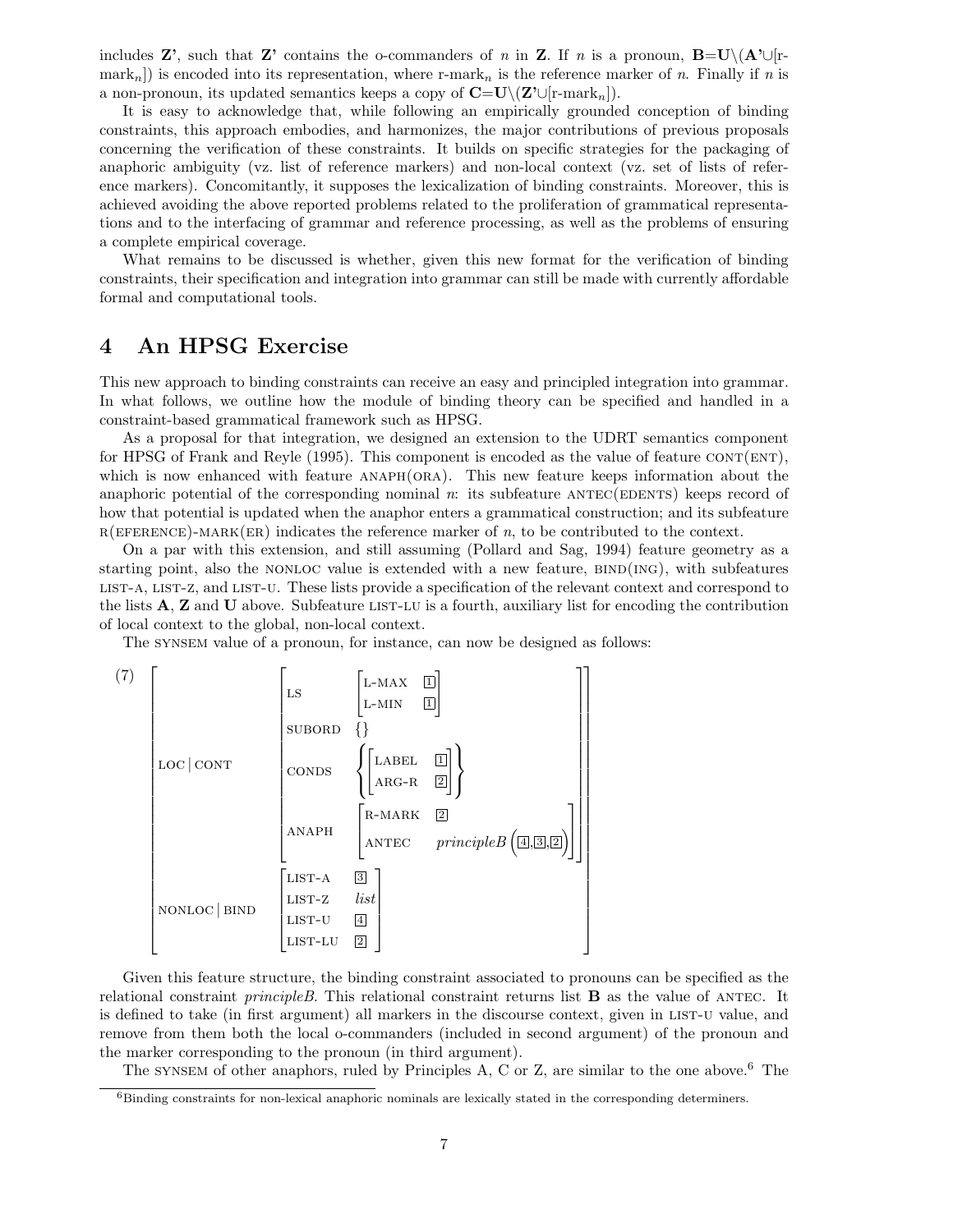major difference lies in the relational constraint in ANTEC value, which encodes the adequate binding constraint and returns the updated anaphoric potential under the form of list  $\mathbf{A}^{\prime}$ ,  $\mathbf{C}$  or  $\mathbf{Z}^{\prime}$ , respectively, as discussed in previous Section.

This unification-based specification of binding constraints, while ensuring their integration into grammar, provides for a suitable hooking up of the grammatical module of binding with, possibly non-grammatical, modules for anaphor resolution and reference processing. Feature ANTEC is the neat interface point between them, and its value has just to be cut down by anaphor resolvers until the most likely antecedent be isolated. It ensures also that the different modes of anaphora may receive a correct representation. When the antecedent reference marker is selected, it can be related to the reference marker of the anaphor in accordance with the type of anaphoric relation at stake (coreference, bridging, e-type, etc.). This semantic relation between reference markers can be specified simply as another DRS-condition in CONDS value, thus providing a DRT/HPSG representation for the resolved anaphoric link.

Turning to the specification of the context, i.e. the values of list-a, list-z, list-u and list-lu, this can be handled by means of a new HPSG principle, which we termed the Binding Domains Principle. This principle consists of three clauses constraining signs and their values with respect to these lists of reference markers. Due to space limitations, we illustrate only part of this principle in detail, with its Clause I, for LIST-U and LIST-LU:

#### (8) Binding Domains Principle, Clause I

- i. in every sign, LIST-LU value is identical to the concatenation of LIST-LU values of its daughters;
- ii. in a sign of sort *discourse*, LIST-LU and LIST-U values are token-identical;
- iii. in a non-NP sign, LIST-U value is token-identical to each LIST-U value of its daughters;
- iv. in an NP sign  $k$ :
	- i. in Spec-daughter, LIST-U value is the result of removing the elements of LIST-A value of Head-daughter from the LIST-U value of  $k$ ;
	- ii. in Head-daughter, LIST-U value is the result of removing the value of R-MARK of Specdaughter from the LIST-U value of  $k$ .

LIST-LU collects up to the outmost sign, of sort *discourse*, all the markers contributed by the different NPs for the context. At this sign they are passed to list-u, by means of which they are propagated to every NP. The HPSG ontology was extended with the sort *discourse*, which corresponds to sequences of sentential signs and at whose signs reference markers from the non-linguistic context may be introduced. Subclause (iv) above is meant to avoid what is known in the literature as i-within-i effect.

As to Clauses II and III, they constraint LIST-A and LIST-Z values, respectively. Briefly, Clause II ensures that list-a value is passed from the lexical head to its successive projections, and also from the head-daugthers to their arguments. Note that exemption occurs when  $principle A(\mathbb{I}, \mathbb{Z})$  is the empty list, in which case the reflexive should find its antecedent outside any binding constraint (Pollard and Sag, 1994, p.263). At the lexical entry of a predicator p, LIST-A is defined as the concatenation of the R-MARK values of the subcategorized arguments of  $p$ , specified in its ARG-S value.

Clause III ensures that, at the top node of the grammatical representation, list-z is set up as the list-a value of that sign. Moreover, it ensures that list-z is successively incremented at the suitable downstairs nodes — those defining successive locality domains for binding — by appending, in each of these nodes, LIST-A value with LIST-Z value of the upstairs node.

This specification of binding theory for HPSG was tested with a computational implementation using ProFIT (Erbach, 1995). In this grammar the relational constraints coding binding principles were straightforwardly implemented by means of Prolog predicates associated to the lexical clauses of anaphoric expressions, and defined in terms of simple auxiliary predicates ensuring the component operations of list appending, list difference, etc. It is of note that some of these predicates have arguments, e.g list-u, whose value is computed when the whole relevant grammatical representation is built up. This is a consequence of packaging non-local information in such lists. Like in Jonhson's approach, this imposes that some delaying device is used, which in this implemented grammar was done by resorting to the Prolog built-in predicate freeze/2.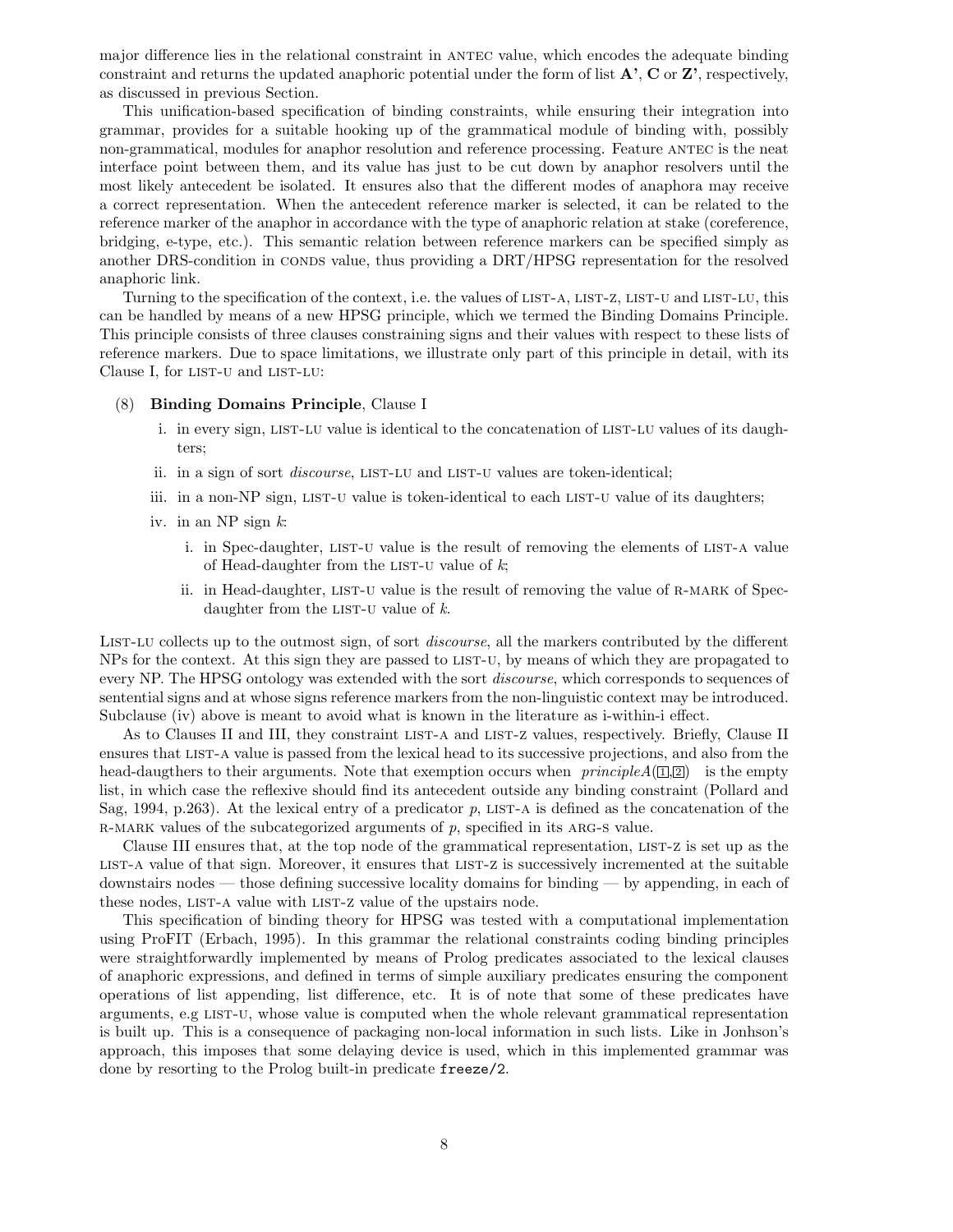# 5 Conclusions

Departing from the coindexation-driven paradigm, we proposed an alternative, semantics-based rationale for the specification and verification of binding constraints. Under this rationale, these constraints are viewed as contributing to circumscribe the contextually determined semantic value of anaphors. This approach helped to find a principled and modular integration of binding theory into constraintbased grammars. It permitted a specification format that avoids resorting to non-lean formalisms, and a verification methodology of tractable complexity, thus allowing the extension of the empirical coverage of implemented grammars based on an explicit, constraint-based representation of linguistic knowledge.

# Appendix

Recent developments of (Pollard and Sag, 1994, Chap.6), indicate that there are four binding constraints (vd. (Xue, Pollard, and Sag, 1994), (Branco and Marrafa, 1999)):

(9) Principle  $A: A$  locally o-commanded short-distance reflexive must be locally o-bound.

Lee<sub>i</sub> thinks [Max<sub>j</sub> saw himself<sub>\*i/j</sub>].

Principle Z: An o-commanded long-distance reflexive must be o-bound.

[O amigo do [the friend of the Rui] thinks that the Pedro likes of he PRÓPRIO  $\text{Rui}_i|_j$  acha que o Pedro<sub>k</sub> gosta dele próprio<sub>\*i/j/k</sub>. (Portuguese)

'[Rui's friend]<sub>j</sub> thinks that Pedro<sub>k</sub> likes  $\lim_{i}$ /himself<sub>k</sub>.'

Principle B: A pronoun must be locally o-free.

Lee<sub>i</sub> thinks [Max<sub>j</sub> saw him<sub>i/\*j</sub>].

Principle C: A non-pronoun must be o-free.

 $[\text{Kim}_i\text{'s friend}]_j$  thinks [Lee saw  $\text{Kim}_{i\text{/} \ast j}$ ].

These constraints are defined on the basis of some auxiliary notions. The notion of local domain involves the partition of sentences and associated grammatical geometry into two zones of greater or less proximity with respect to the anaphor. O-command is a partial order under which, in a clause, the Subject o-commands the Direct Object, the Direct Object o-commands the Indirect Object, and so on, following the usual obliqueness hierarchy of grammatical functions, being that in a multiclausal sentence, the upward arguments o-command the successively embedded arguments. The notion of  $o$ -binding is such that x  $o$ -binds y iff x  $o$ -commands y and x and y are coindexed, where coindexation is meant to represent anaphoric links.

### References

- Backofen, Rolf, Tilman Becker, Jo Calder, Joanne Capstick, Luca Dini, Jochen Dörre, Gregor Erbach, Dominique Estival, Suresh Manandhar, Anne-Marie Mineur, Gertjan van Noord, Stephan Oepen, and Hans Uszkoreit. 1996. Final Report of the EAGLES Formalisms Working Group. Technical report, EAGLES-Expert Advisory Group on Language Engineering Standards, Luxemburg.
- Barker, Chris and Geoffrey K. Pullum. 1990. A Theory of Command Relations. Linguistics and Philosophy, 13:1–34.
- Branco, António and Palmira Marrafa. 1999. Long-distance Reflexives and the Binding Square of Opposition. In Gert Webelhuth, Jean-Pierre Koening, and Andreas Kathol, editors, Lexical and Constructional Aspects of Linguistics Explanation. CSLI Publications, Stanford, chapter 11, pages 163–177.
- Bredenkamp, Andrew. 1996. Towards a Binding Theory for Head-driven Phrase Structure Grammar. Ph.D. thesis, University of Essex, Essex.
- Chierchia, Gennaro. 1995. Dynamics of Meaning: Anaphora, Presupposition, and the Theory of Grammar. The University of Chicago Press, Chicago.